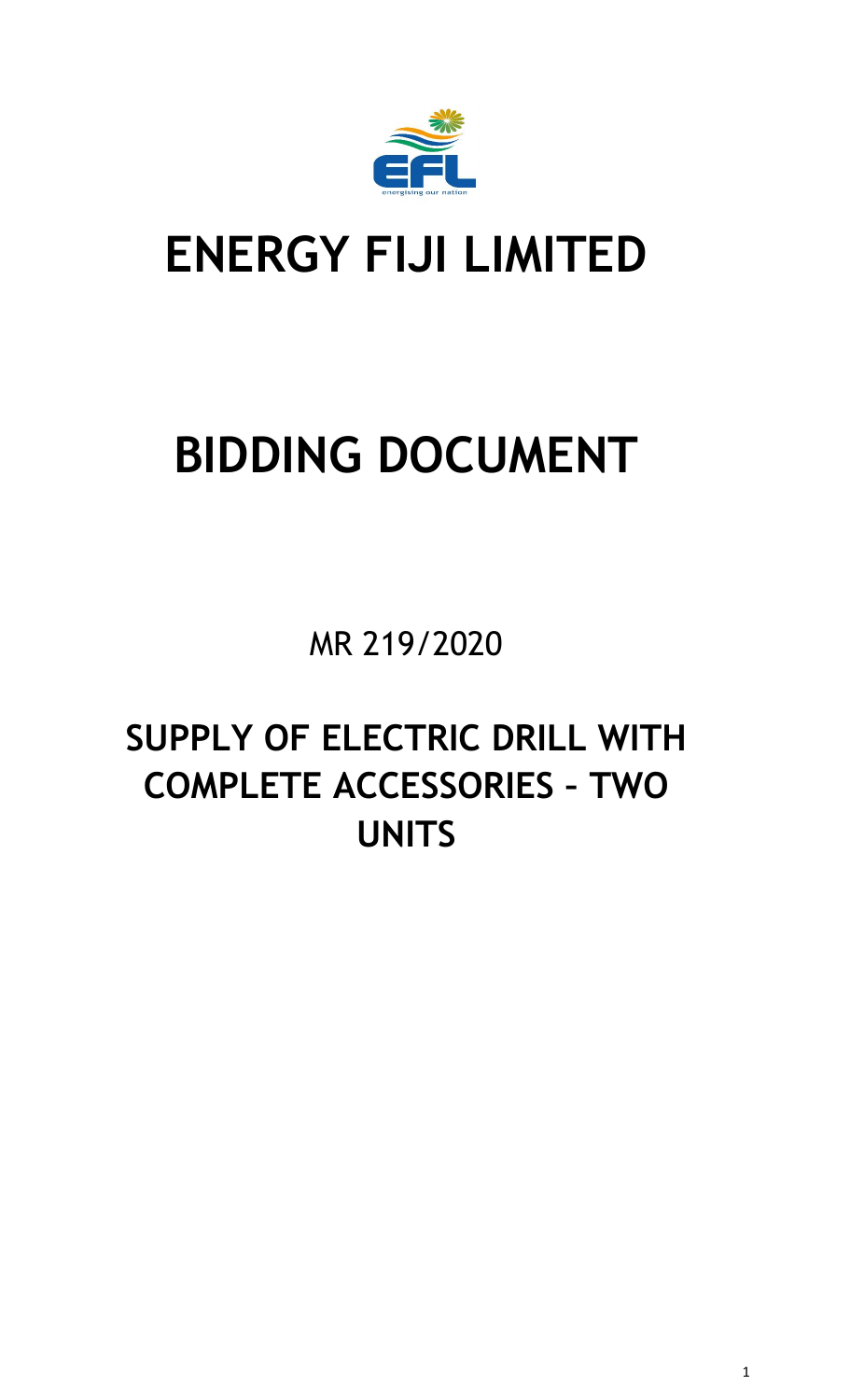## **Section 1. Instructions to Bidders**

| 1. Scope of Bid                                                   | Energy Fiji Limited (hereinafter referred to as "the Employer"), wishes<br>to receive bids for supply of Electric Drill with complete Accessories as<br>specified in these bidding documents.                                                                                                                           |
|-------------------------------------------------------------------|-------------------------------------------------------------------------------------------------------------------------------------------------------------------------------------------------------------------------------------------------------------------------------------------------------------------------|
| 2. Eligible Bidders                                               | This Invitation to Bid is open to bidders who have sound financial<br>background and have previous experience in supplying of Electric Drill.                                                                                                                                                                           |
|                                                                   | Bidders shall provide such evidence of their continued eligibility<br>satisfactory to the Employer as the Employer shall reasonably request.                                                                                                                                                                            |
|                                                                   | Bidders shall not be under a declaration of ineligibility for corrupt or<br>fraudulent.                                                                                                                                                                                                                                 |
| 3. Eligible Materials,<br><b>Equipment and</b><br><b>Services</b> | The Electric Drill to be supplied under the Contract shall have their origin<br>from reputable companies from various countries. The bidders must<br>provide evidence of the origin of the Electric Drill.                                                                                                              |
| 4. Qualification of<br>the Bidder                                 | To be qualified for award of Contract, bidders shall submit proposals<br>regarding scheduling and resourcing which shall be provided in sufficient<br>detail to confirm the bidder's capability to fulfil the contract.                                                                                                 |
| 5. Cost of Bidding                                                | The bidder shall bear all costs associated with the preparation and<br>submission of its bid and the Employer will in no case be responsible or<br>liable for those costs.                                                                                                                                              |
| 6. Sealing and<br><b>Marking of Bids</b>                          | The bidder shall seal the original copy of the technical proposal, the<br>original copy of the price proposal and each copy of the technical<br>proposal and each copy of the price proposal in separate envelopes<br>clearly marking each one as: "ORIGINAL-PROPOSAL", and<br>"COPY<br>PROPOSAL", etc. as appropriate. |
|                                                                   | The bidder shall seal the original bids and each copy of the bids in an<br>inner and an outer envelope, duly marking the envelopes as "ORIGINAL"<br>and "COPY".                                                                                                                                                         |
|                                                                   | The inner and outer envelopes shall be addressed to the Employer at the<br>following address:                                                                                                                                                                                                                           |
|                                                                   | Mr. Jitendra Reddy,<br>Acting Unit Leader Strategic Procurement, Inventories and<br>Properties<br>Supply Chain Office,                                                                                                                                                                                                  |
|                                                                   | 2 Marlow Street, Private Mail Bag,                                                                                                                                                                                                                                                                                      |
|                                                                   | Suva                                                                                                                                                                                                                                                                                                                    |
|                                                                   | or email: JReddy@efl.com.fj                                                                                                                                                                                                                                                                                             |
|                                                                   | And                                                                                                                                                                                                                                                                                                                     |
|                                                                   | bear the following identification:                                                                                                                                                                                                                                                                                      |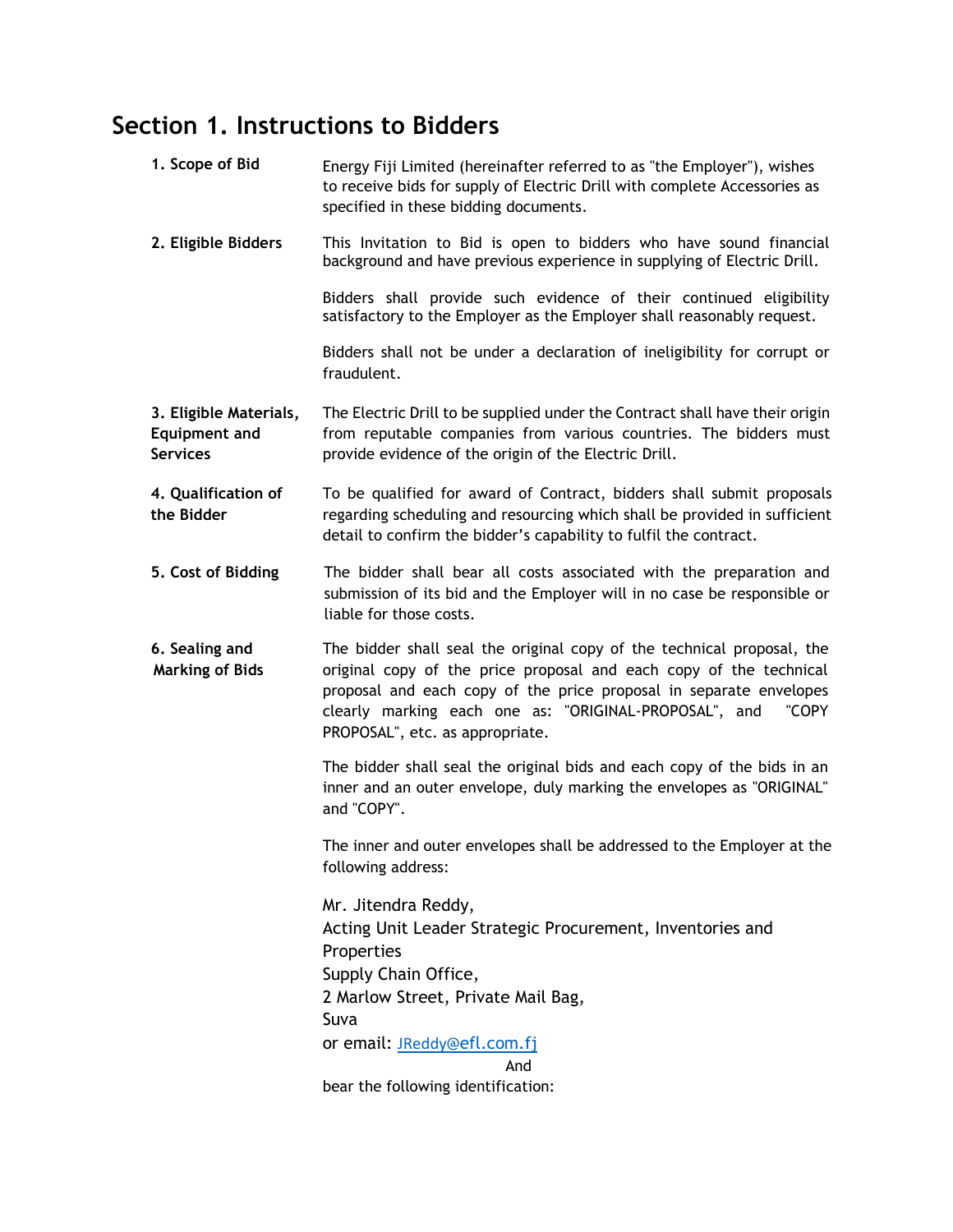- Bid for: Supply of Electric Drill with Complete Accessories – TWO UNITS
- Bid Tender Number: **MR 219/2020**
- **7. Deadline for Submission of Bids** Bids must be received by the Employer at the address specified above no later than 1600 hours (Fiji Time) (30<sup>th</sup> September 2020).

The Employer may, at its discretion, extend the deadline for submission of bids by issuing an addendum, in which case all rights and obligations of the Employer and the bidders previously subject to the original deadline will thereafter be subject to the deadlines extended.

**8. Late Bids** Any bid received by the Employer after the deadline for submission of bids prescribed will be rejected and returned unopened to the bidder.

**9. Modification and Withdrawal of Bids** The bidder may modify or withdraw its bid after bid submission, provided that written notice of the modification or withdrawal is received by the Employer prior to the deadline for submission of bids.

> The bidder's modification or withdrawal notice shall be prepared, sealed, marked and delivered, with the outer and inner envelopes additionally marked "MODIFICATION" or "WITHDRAWAL", as appropriate. A withdrawal notice may also be sent by fax but must be followed by a signed confirmation copy.

> No bid may be modified by the bidder after the deadline for submission of bids.

- **10. Employer's Right to Accept any Bid and to Reject any or all Bids** The Employer reserves the right to accept or reject any bid, and to annul the bidding process and reject all bids, at any time prior to award of Contract, without thereby incurring any liability to the affected bidder or bidders or any obligation to inform the affected bidder or bidders of the grounds for the Employer's action.
- **11. Notification of Award** Prior to expiration of the period of bid validity prescribed by the Employer, the Employer will notify the successful bidder by fax/email, confirmed by registered letter, that its bid has been accepted. This letter (hereinafter and in the Conditions of Contract called the "Letter of Acceptance") shall name the sum which the Employer will pay the Contractor in consideration of the execution, completion and maintenance of the Works by the Contractor as prescribed by the Contract (hereinafter and in the Conditions of Contract called "the Contract Price").

The notification of award will constitute the formation of the Contract.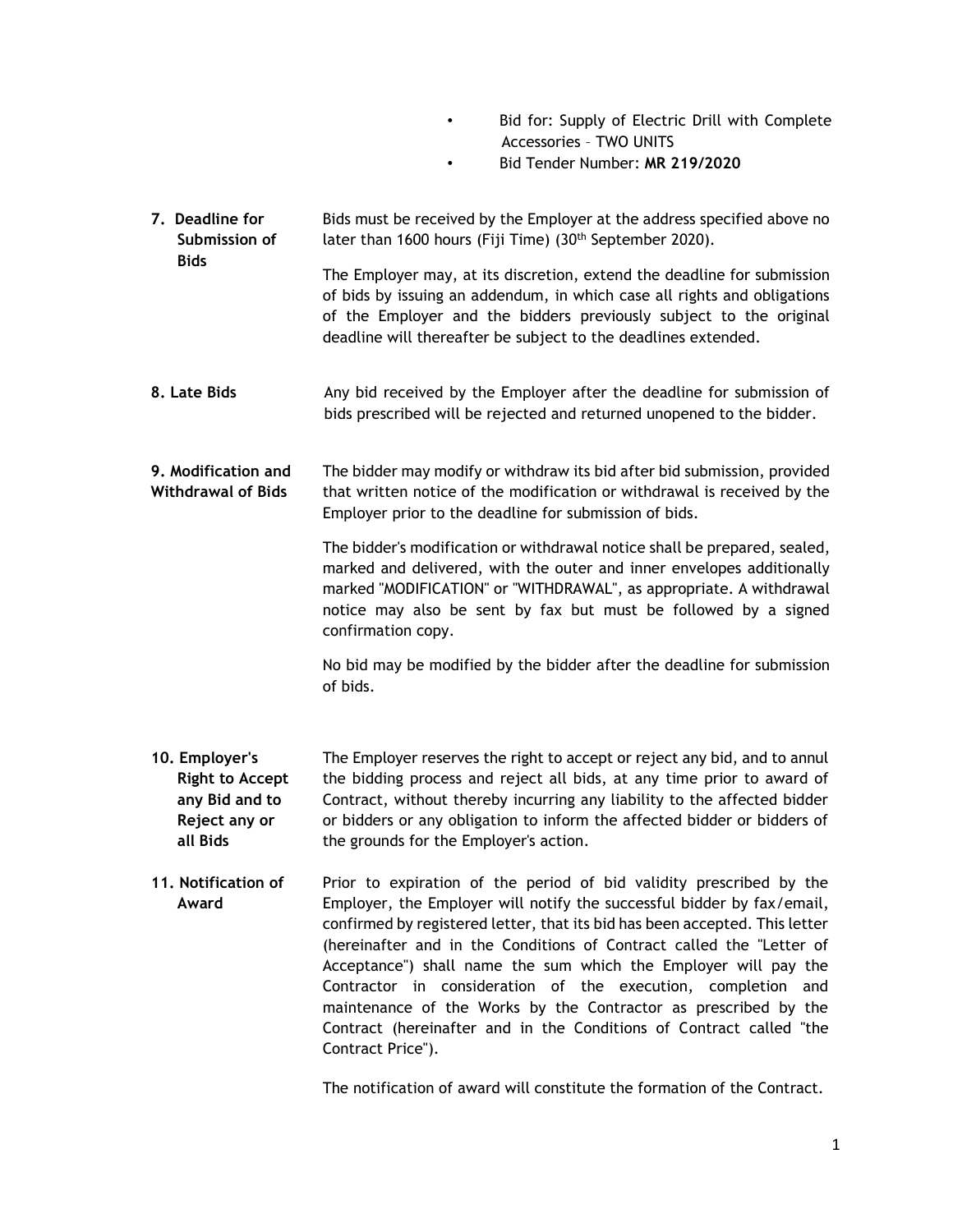|                                                         | Upon the furnishing by the successful bidder of a performance security,<br>the Employer will promptly notify the other bidders that their bids have<br>been unsuccessful.                                                                                                                                                                                                                                                                                                         |
|---------------------------------------------------------|-----------------------------------------------------------------------------------------------------------------------------------------------------------------------------------------------------------------------------------------------------------------------------------------------------------------------------------------------------------------------------------------------------------------------------------------------------------------------------------|
| 12. Signing of<br>Contract<br>Agreement                 | At the same time that he notifies the successful bidder that its bid has<br>been accepted, the Employer will send the bidder the Form of Contract<br>Agreement provided in the bidding documents, incorporating all<br>agreements between the parties.                                                                                                                                                                                                                            |
|                                                         | Within 7 days of receipt of the Form of Agreement, the successful bidder<br>shall sign the Form and return it to the Employer.                                                                                                                                                                                                                                                                                                                                                    |
| 13. Corrupt or<br><b>Fraudulent</b><br><b>Practices</b> | The Employer requires that the Contractor observe the highest standard<br>of ethics during the procurement and execution of such contracts. In<br>Pursuance of this policy, the Employer:                                                                                                                                                                                                                                                                                         |
|                                                         | defines, for the purposes of this provision, the terms set forth below<br>(a)<br>as follows:                                                                                                                                                                                                                                                                                                                                                                                      |
|                                                         | (i) "corrupt practice" means behavior on the part of officials in<br>the public or private sectors by which they improperly and<br>unlawfully enrich themselves and/or those close to them, or<br>induce others to do so, by misusing the position in which they<br>are placed, and it includes the offering, giving, receiving or<br>soliciting of anything of value to influence the action of any<br>such official in the procurement process or in contract<br>execution; and |
|                                                         | "fraudulent practice" means a misrepresentation of facts in<br>(ii)<br>order to influence a procurement process or the execution of<br>a contract to the detriment of the Employer, and includes<br>collusive practice among bidders (prior to or after bid<br>submission) designed to establish bid prices at artificial non-<br>competitive levels and to deprive the Employer of the<br>benefits of free and open competition;                                                 |
|                                                         | EFL will reject a proposal for award if it determines that the bidder<br>(b)<br>recommended for award has engaged in corrupt or fraudulent                                                                                                                                                                                                                                                                                                                                        |

practices in competing for the contract in question.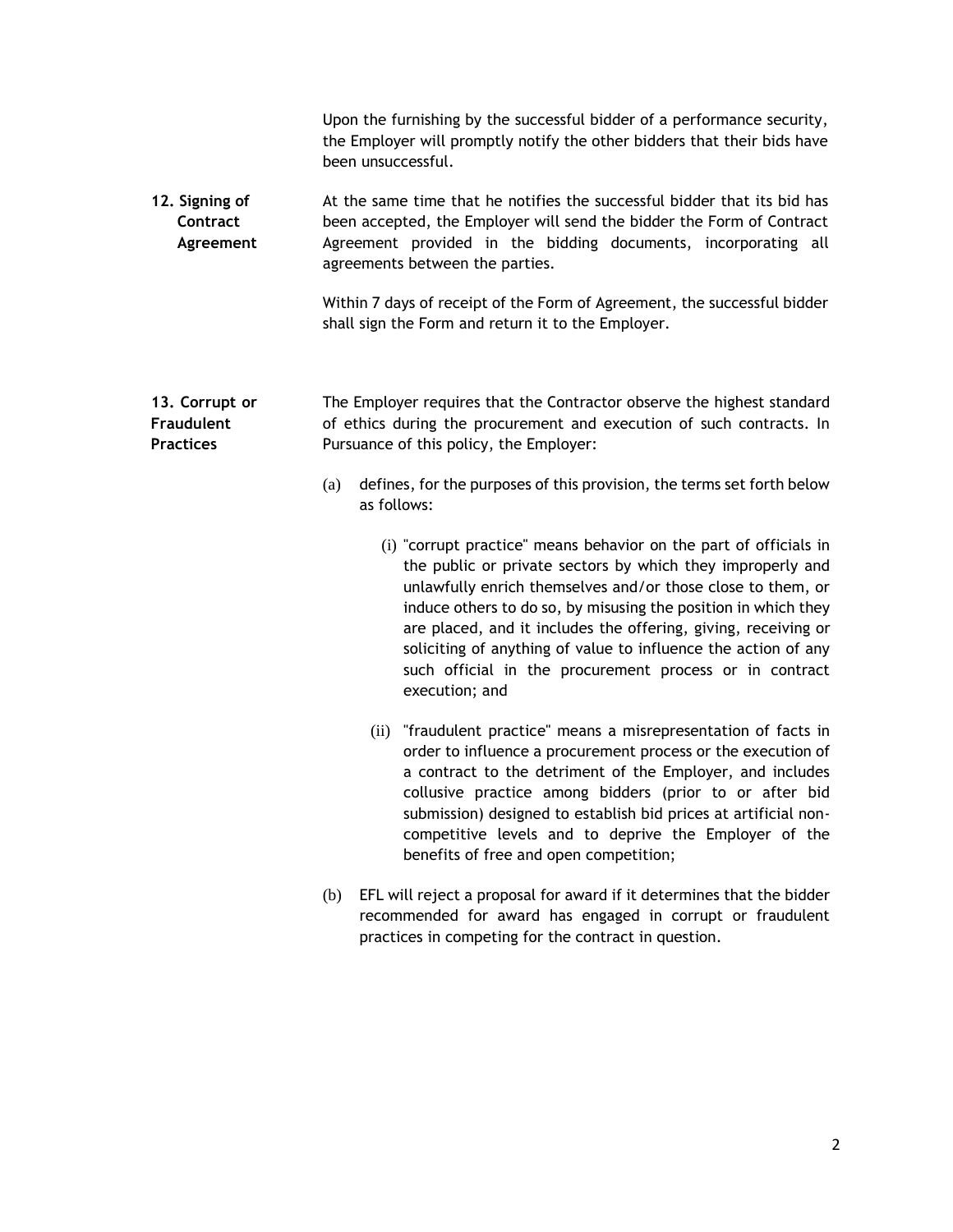# **Table of Contents**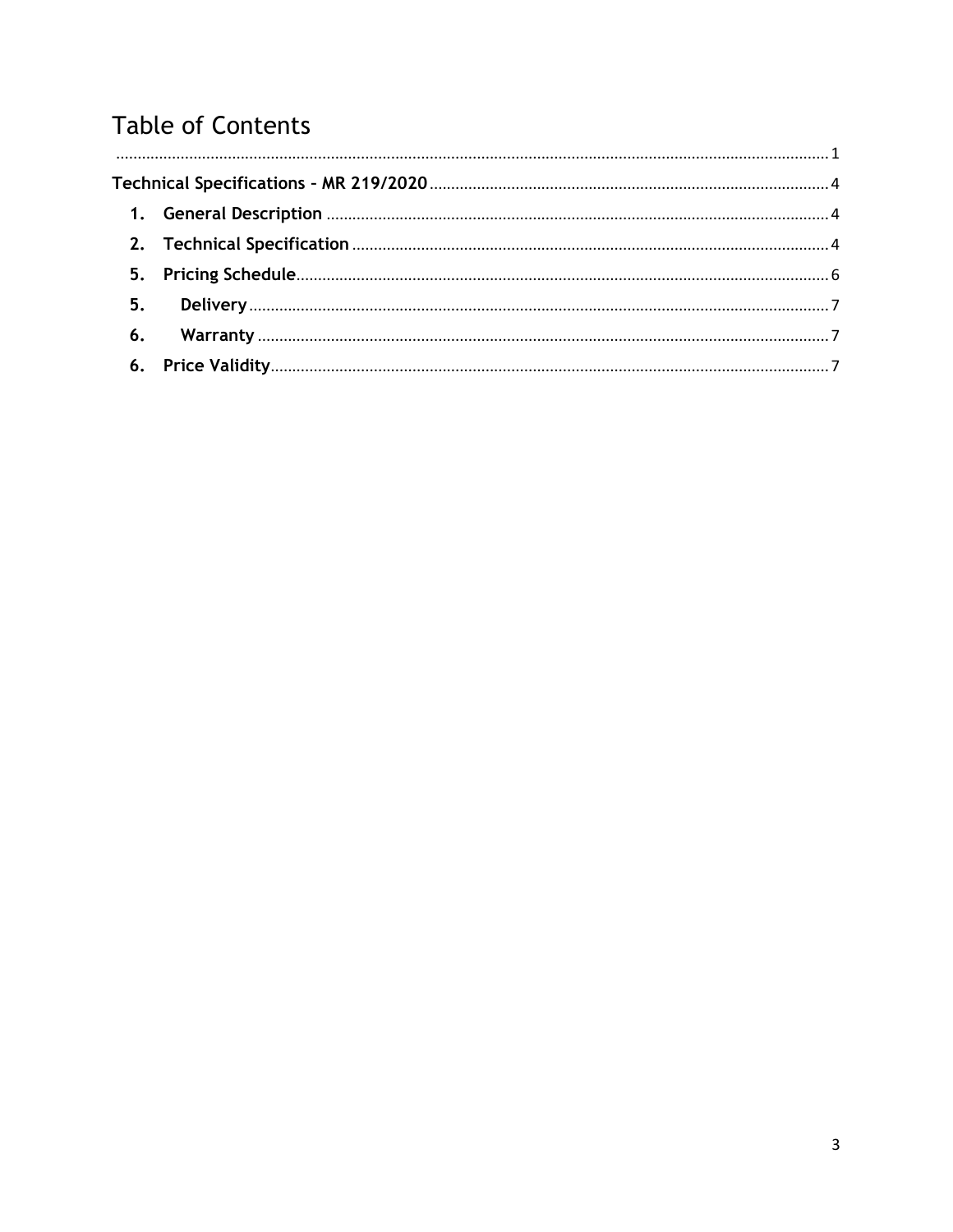### **Technical Specifications – MR 219/2020 Supply of Electric Drill with Complete Accessories**

#### <span id="page-5-1"></span><span id="page-5-0"></span>**1. General Description**

This tender is to purchase quality, durable and reliable Electric Drill for the Energy Fiji Limited. The bidder's proposal shall address all specification and provide sufficient information and supporting documentation in order to determine compliance.

#### <span id="page-5-2"></span>**2. Technical Specification**

**Note to bidders**: Please submit a copy the table below with your products details (in the BIDDERS PRODUCT DETAILS column) in comparison to what is required by the employer.

| Specification                   | <b>Description</b>                     | <b>Bidders Comments</b> |
|---------------------------------|----------------------------------------|-------------------------|
| Rated Power Input               | 1050 $\overline{W}$                    |                         |
| No Load Speed                   | 880/1,450 rpm                          |                         |
| Power Output                    | 570 W                                  |                         |
| Weight                          | $3.7$ kg                               |                         |
| <b>Rated Speed</b>              | 400/950 rpm                            |                         |
| <b>Rated Torque</b>             | 14.0/6.0 Nm                            |                         |
| Drill Spindle Connecting Thread | Taper B 16                             |                         |
| Max Torque                      | 50.0/22.0 Nm                           |                         |
| Chuck Capacity Min/Max          | $1.5 - 16$ mm                          |                         |
| Rotation                        | Forward and                            |                         |
|                                 | Reverse                                |                         |
| Depth Stop                      | 310mm                                  |                         |
| 2-Speed Gearbox                 | Optimized torque<br>for speed drilling |                         |
| Variable Speed                  | Easy and precise<br>control of RPM     |                         |
|                                 |                                        |                         |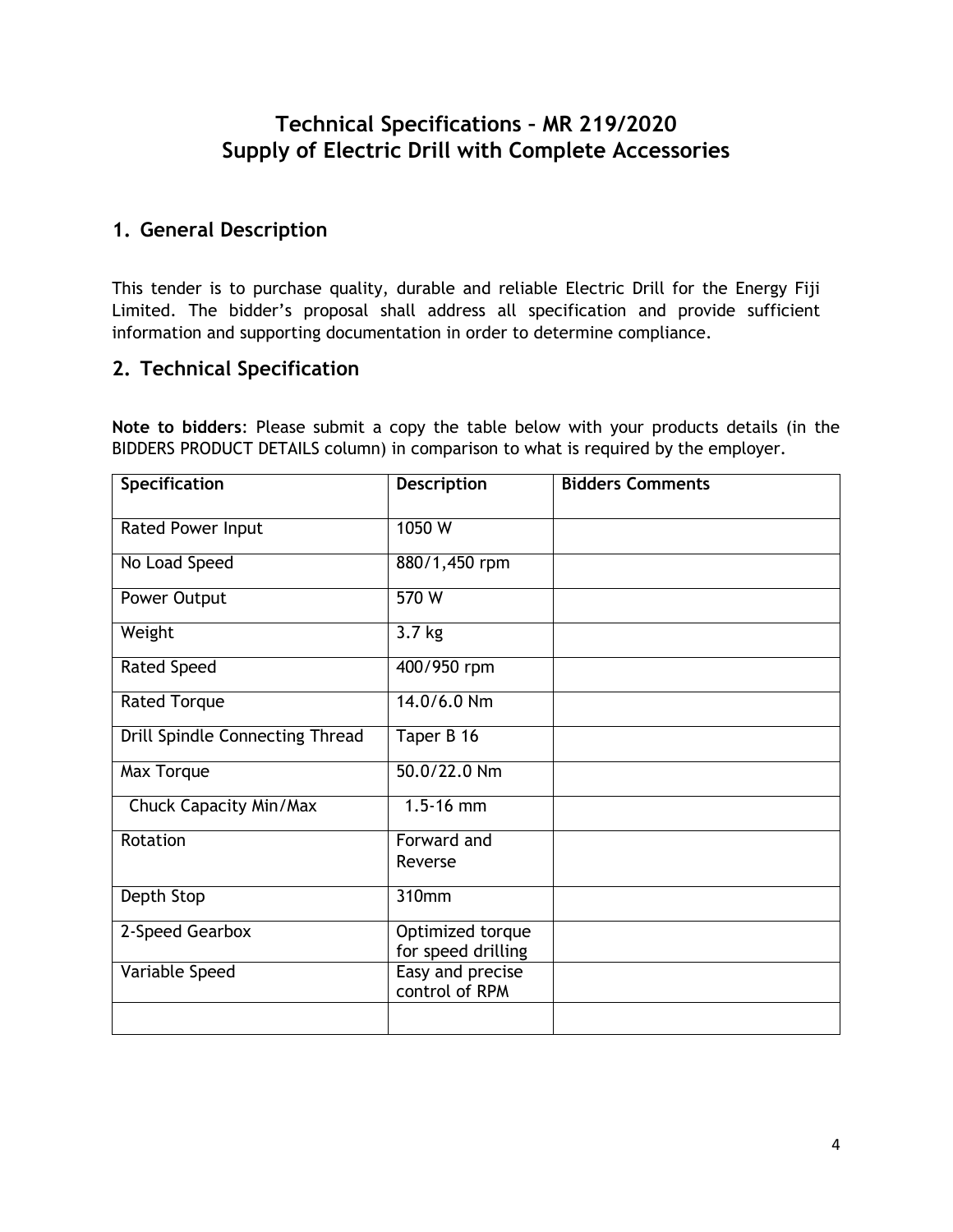| <b>Drilling Range</b>         | <b>Description</b> | <b>Bidders Comments</b> |
|-------------------------------|--------------------|-------------------------|
| Drilling Diameter in Aluminum | $20/13$ mm         |                         |
| Drilling Diameter in Wood     | $40/20$ mm         |                         |
| Drilling Diameter in Steel    | $16/8$ mm          |                         |

| <b>Total Vibration Values</b> | <b>Description</b>  | <b>Bidders Comments</b> |
|-------------------------------|---------------------|-------------------------|
| Vibration Emission Value Ah   | 2.5m/s <sup>2</sup> |                         |
| Uncertainty K                 | $1m/s^2$            |                         |

| <b>Accessories</b>                                                          | <b>Description</b>                                                                                                                                                                                                                                                                                | <b>Bidders Comments</b> |
|-----------------------------------------------------------------------------|---------------------------------------------------------------------------------------------------------------------------------------------------------------------------------------------------------------------------------------------------------------------------------------------------|-------------------------|
| <b>Drill Bit</b>                                                            | The following Drill Bit sizes shall<br>come with the Drill:<br>Wood Drill Bit -<br>22mm/7/8" x 460mm<br>Wood Drilling Length<br>$\bullet$<br>32cm and 46 cm (13mm<br>of Diameter)<br>Wood Drill Bit - 25mm/1"<br>$x$ 460mm<br><b>Wood Drilling Length</b><br>32cm and 46 cm (19mm<br>of Diameter) |                         |
| <b>Carry Handle</b>                                                         | Strong carry handle for carrying<br>the Machine                                                                                                                                                                                                                                                   |                         |
| <b>Belt Strap</b>                                                           | Shall Support the Machine Hands-<br>Free                                                                                                                                                                                                                                                          |                         |
| <b>Conversion Kit-Drilling</b><br><b>Planting Hole</b>                      | Shall come with the handle for<br>Planting Auger & Adaptor, which<br>will make it Easier to Bore Plant<br>Holes.                                                                                                                                                                                  |                         |
| <b>Other Requirements</b>                                                   |                                                                                                                                                                                                                                                                                                   |                         |
| Guarantee/Warranty<br>Certificate                                           | Valid for Minimum of 2 Years                                                                                                                                                                                                                                                                      |                         |
| <b>Calibration Certificate</b><br>of Machine along with<br>the Traceability | Certificate shall be submitted by<br>the bidder                                                                                                                                                                                                                                                   |                         |
| <b>Quotation Price</b>                                                      | Shall have a validity of 3 months                                                                                                                                                                                                                                                                 |                         |
| Service center<br>information                                               | Service Centre Information to be<br>provided in the tender bid<br>document                                                                                                                                                                                                                        |                         |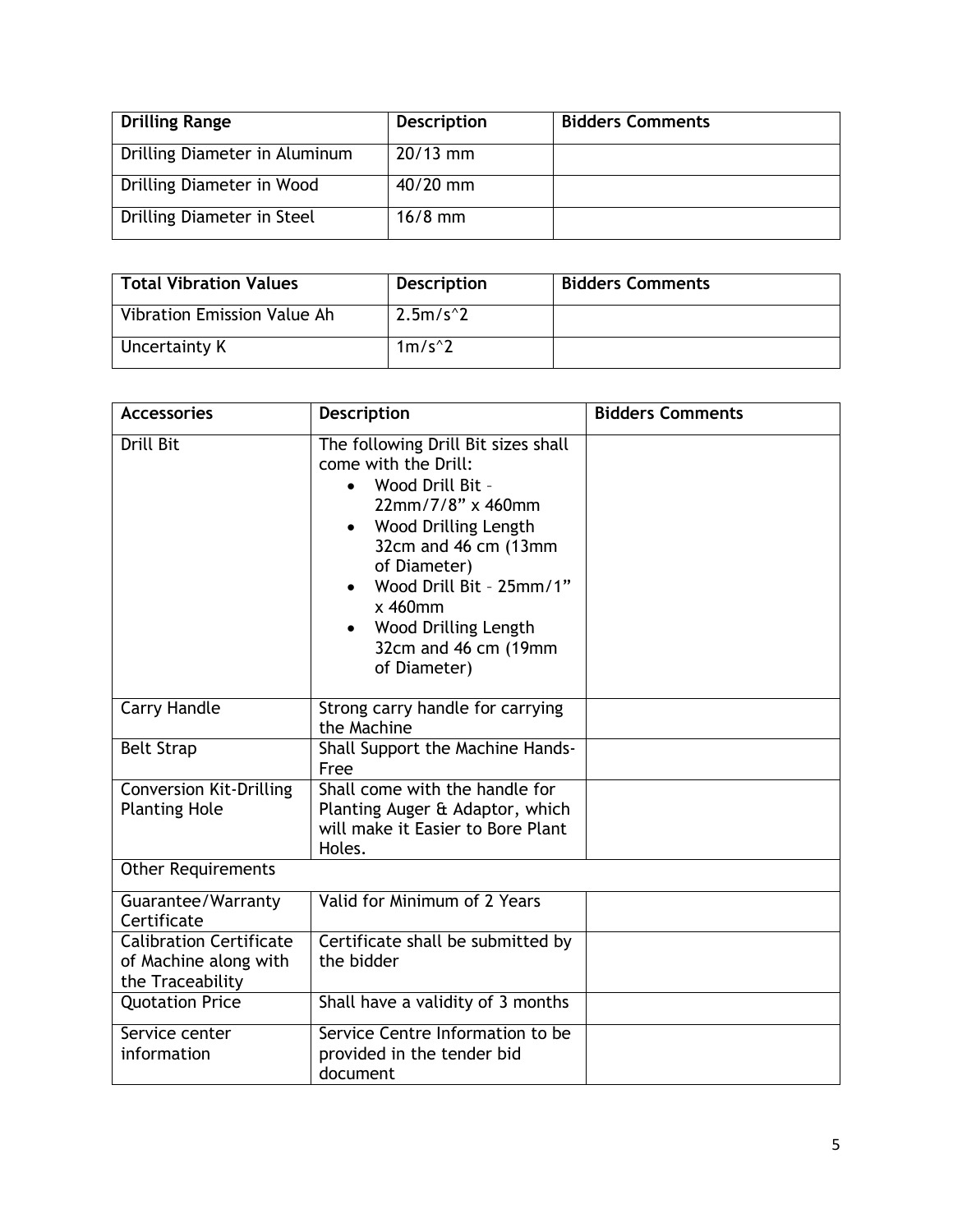| Bidder must be able to<br>provide back-up<br>service/repair and<br>recalibration | Submit back-up service/repair<br>and recalibration information in<br>the tender bid document |  |
|----------------------------------------------------------------------------------|----------------------------------------------------------------------------------------------|--|
| <b>FNPF Compliance</b>                                                           | Must Provide with the Bidding                                                                |  |
| Letter                                                                           | Document                                                                                     |  |
| TAX compliance                                                                   | Must Provide with the Bidding                                                                |  |
| certificate                                                                      | Document                                                                                     |  |
| <b>Business Registration</b>                                                     | Must Provide with the Bidding<br>Document                                                    |  |

#### **3. Quality and Environment Assurance**

The quality assurance system of design, manufacture, and inspection shall conform to ISO 9001.

Quality assurance certificate according to ISO 9001 issued by an authorized inspection agency shall be submitted with the bid.

The environment management system of manufacture shall confirm to ISO 14001.

Environment assurance certificate according to ISO 14001 issued by an authorized inspection agency shall be submitted with the bid

Bids will not be considered if the manufacturer's experience or quality assurance system does not meet the above requirements.

#### **4. Information to be Supplied**

The following information shall be supplied with the offer:

- a) Bidders FNPF Compliance
- b) Bidder TAX compliance certificate
- c) Business Registration

#### <span id="page-7-0"></span>**5. Pricing Schedule**

| <b>Item</b><br>No. | Item Required            | <b>Unit Price</b><br>(FJD VIP) | Price<br>Total<br>(FJD VIP) |
|--------------------|--------------------------|--------------------------------|-----------------------------|
|                    | Supply of Electric Drill |                                |                             |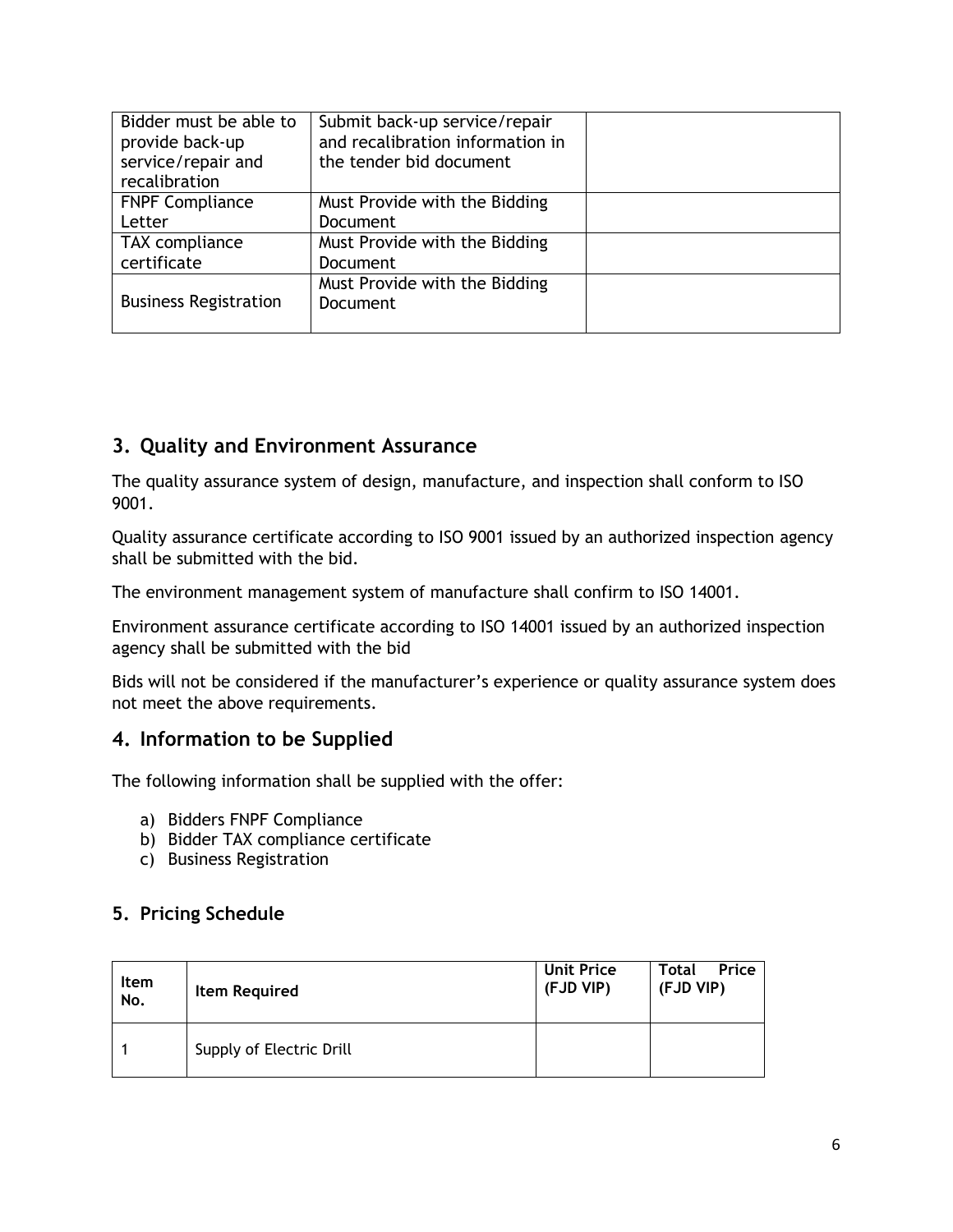#### <span id="page-8-0"></span>**5. Delivery**

The bidder is to state the estimated time of delivery from issue of purchase order. Maximum allowable delivery time to be 2 weeks from issue of Purchase Order.

#### <span id="page-8-1"></span>**6. Warranty**

The bidder is to also state warranty details and submit in their tender submission. The required warranty period is 2 (Two) years from the date of receipt of items.

#### <span id="page-8-2"></span>**6. Price Validity**

The prices must be valid for a minimum of 3 months from date of close of tender. In exceptional circumstances, EFL may solicit the Bidder's consent to an extension of the period of validity. The request and the responses thereto shall be made in writing.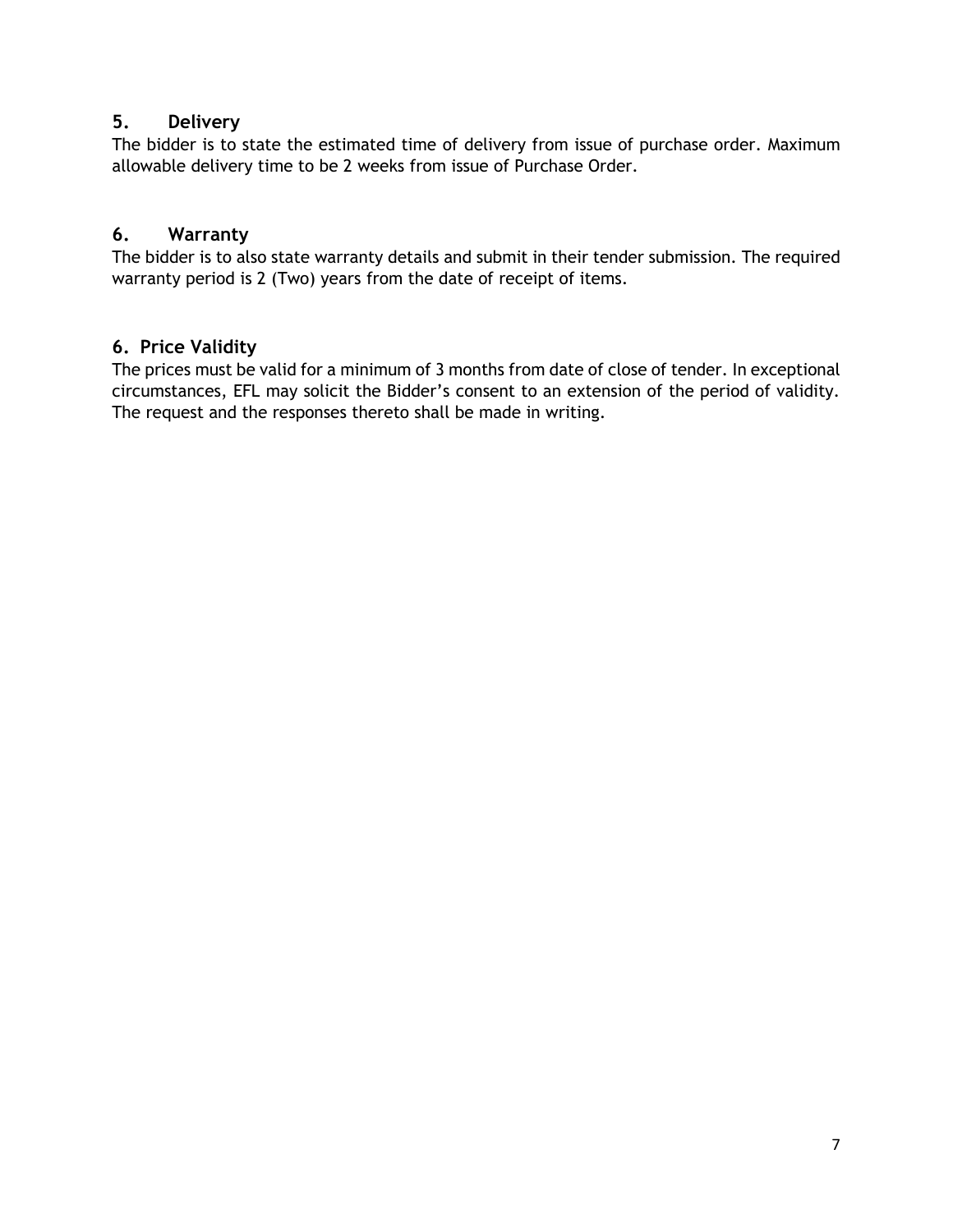### **TENDER SUBMISSION CHECK LIST**

| The Bidders must ensure that the details and documentation mention below must<br>submitted as part of their tender Bid |
|------------------------------------------------------------------------------------------------------------------------|
| Tender Number ______________                                                                                           |
| Tender Name                                                                                                            |
|                                                                                                                        |
| (Attach copy of Registration Certificate)                                                                              |
| 2.                                                                                                                     |
|                                                                                                                        |
|                                                                                                                        |
|                                                                                                                        |
| 6.                                                                                                                     |
| 7 <sup>1</sup>                                                                                                         |
| 8. TIN Number:<br>(Attach copy of the VAT/TIN Registration Certificate - Local Bidders Only)                           |
| (Attach copy of the Business License)                                                                                  |
|                                                                                                                        |
| (For Local Bidders only)                                                                                               |
|                                                                                                                        |
| I declare that all the above information is                                                                            |
|                                                                                                                        |
| Position: _________________________________                                                                            |
| Sign:<br>Date:                                                                                                         |